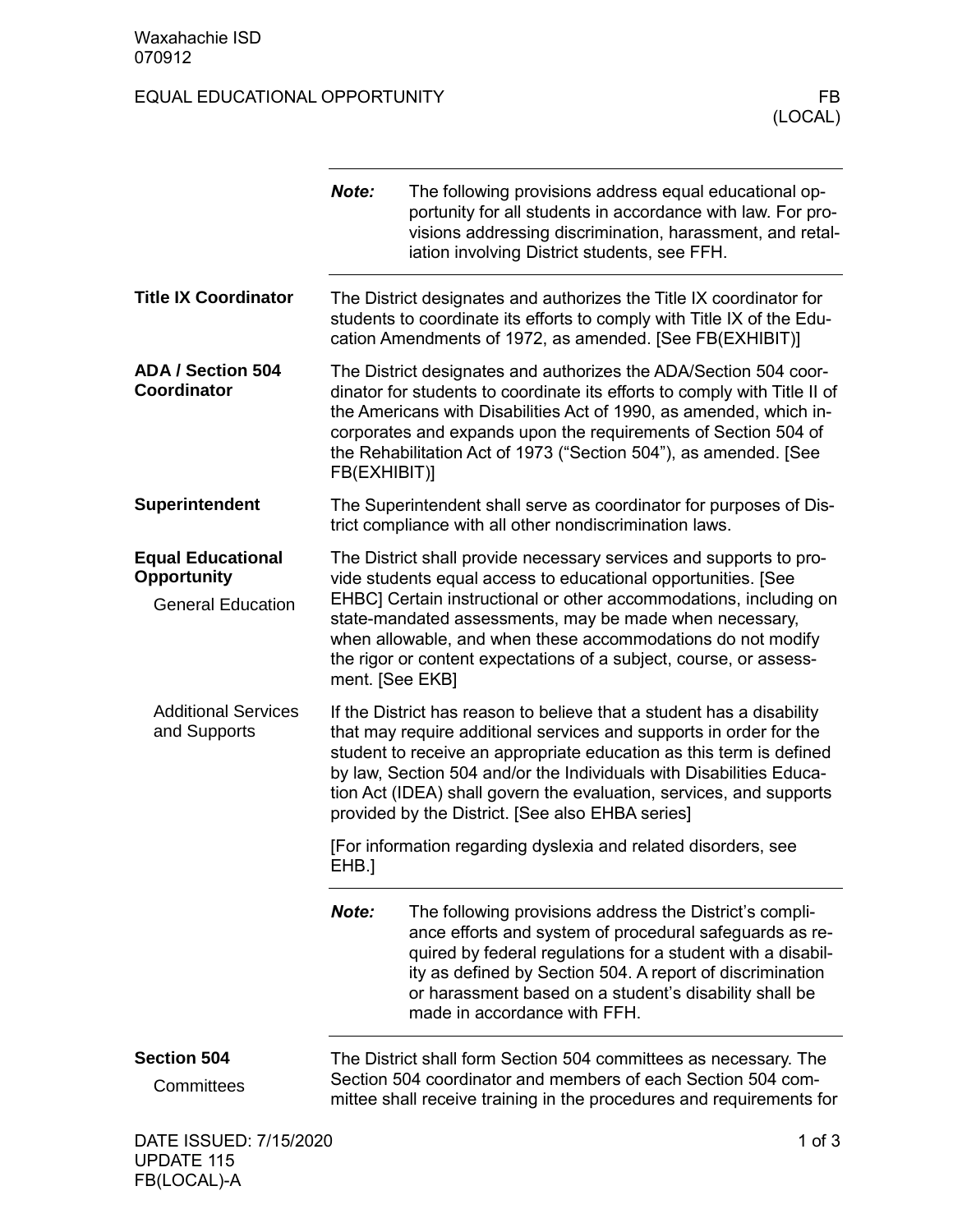## EQUAL EDUCATIONAL OPPORTUNITY FB

|                                         | identifying and providing educational and related services and sup-<br>ports to a student who has a disability that results in a substantial<br>limitation of a major life activity.                                                                                                                                                                                                                                                                                                                                                                                                                        |
|-----------------------------------------|-------------------------------------------------------------------------------------------------------------------------------------------------------------------------------------------------------------------------------------------------------------------------------------------------------------------------------------------------------------------------------------------------------------------------------------------------------------------------------------------------------------------------------------------------------------------------------------------------------------|
|                                         | Each Section 504 committee shall be composed of a group of per-<br>sons knowledgeable about the student, the meaning of the evalua-<br>tion data, placement options, and the legal requirements regarding<br>least restrictive environment and comparable facilities for students<br>with disabilities.                                                                                                                                                                                                                                                                                                     |
| <b>Referrals</b>                        | If a teacher, school counselor, administrator, or other District em-<br>ployee has reason to believe that a student may have a disability<br>as defined by Section 504, the District shall evaluate the student. A<br>student may also be referred for evaluation by the student's parent.                                                                                                                                                                                                                                                                                                                  |
| <b>Notice and Consent</b>               | The District shall seek written parental consent prior to conducting<br>a formal evaluation. Ordinary observations in the classroom or<br>other school setting shall not require prior parental consent.                                                                                                                                                                                                                                                                                                                                                                                                    |
| Evaluation and<br>Placement             | The results of an evaluation shall be considered before any action<br>is taken to place a student with a disability or make a significant<br>change in placement in an instructional program. The Superinten-<br>dent shall ensure that the District's procedures for tests and other<br>evaluation materials comply with the minimum requirements of law.<br>In interpreting evaluation data and when making decisions related<br>to necessary services and supports, each Section 504 committee<br>shall carefully consider and document information from a variety of<br>sources in accordance with law. |
| Review and<br>Reevaluation<br>Procedure | To address the periodic reevaluation requirement of law, the Dis-<br>trict shall adhere to the reevaluation timelines in the IDEA regula-<br>tions.                                                                                                                                                                                                                                                                                                                                                                                                                                                         |
|                                         | A parent, teacher, or other District employee may request a review<br>of a student's services and supports at any time, but a formal<br>reevaluation shall generally occur no more frequently than once a<br>year.                                                                                                                                                                                                                                                                                                                                                                                          |
| <b>Examining Records</b>                | A parent shall make any request to review his or her child's educa-<br>tion records to the campus principal or other identified custodian of<br>records. [See FL]                                                                                                                                                                                                                                                                                                                                                                                                                                           |
| <b>Right to Impartial</b><br>Hearing    | A parent shall be given written notice of the due process right to an<br>impartial hearing if the parent has a concern or complaint about the<br>District's actions regarding the identification, evaluation, or educa-<br>tional placement of a student with a disability. The impartial hearing<br>shall be conducted by a person who is knowledgeable about Sec-<br>tion 504 issues and who is not employed by the District or related<br>to a member of the Board in a degree that would be prohibited un-<br>der the nepotism statute [see DBE]. The impartial hearing officer is                      |
| DATE ISSUED: 7/15/2020                  | $2$ of $3$                                                                                                                                                                                                                                                                                                                                                                                                                                                                                                                                                                                                  |